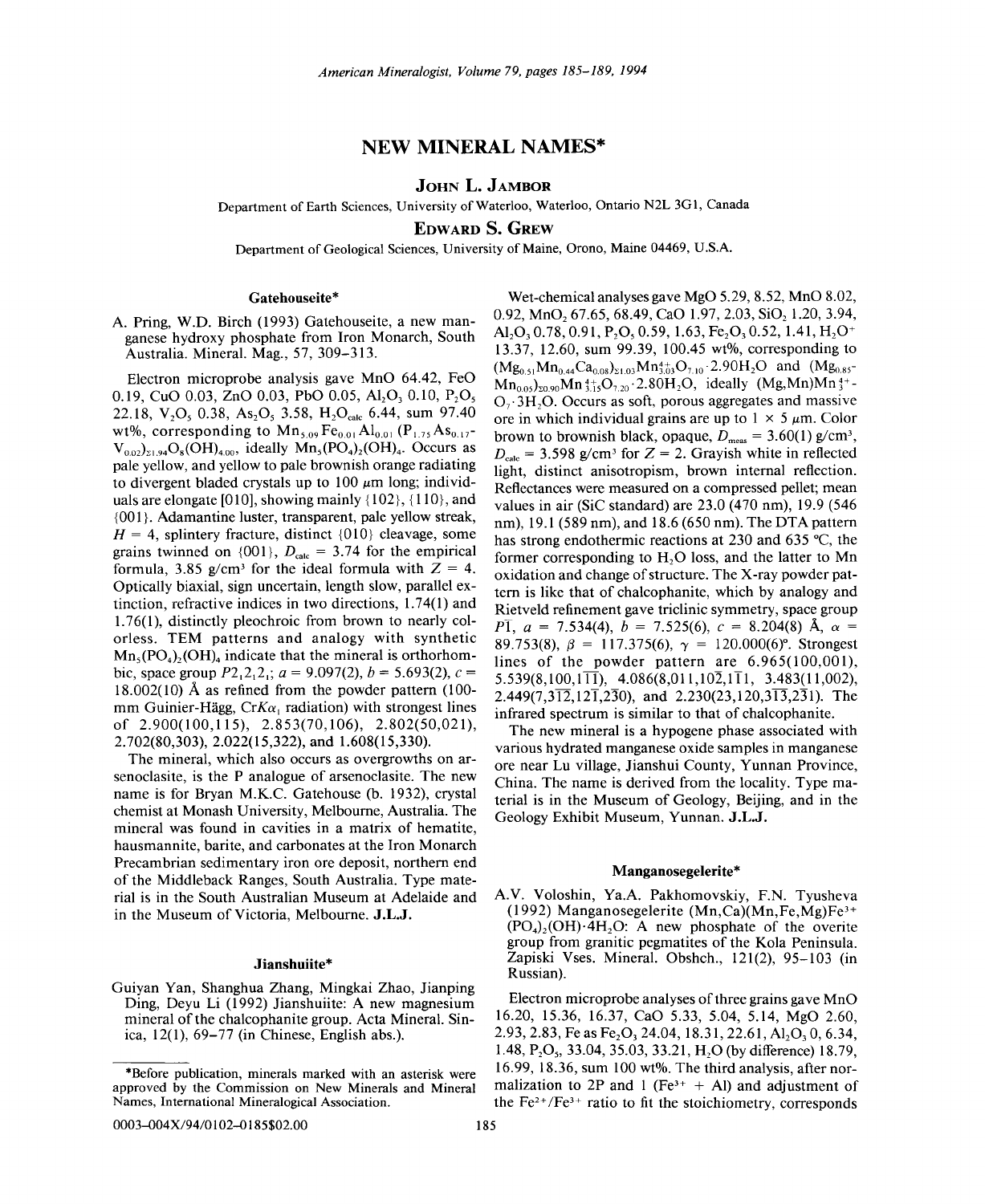to  $(Mn_{0.61}Ca_{0.39})_{\Sigma1.00} (Mn_{0.38}Fe_{0.33}^{2+}Mg_{0.30})_{\Sigma1.01} (Fe_{0.88}^{3+}Al_{0.12})$ - $_{21,00}(PO_4)_{2}(OH)$  · 4.04H<sub>2</sub>O, ideally (Mn,Ca)(Mn,Fe<sup>2+</sup>,  $Mg$ )Fe<sup>3+</sup>(PO<sub>4</sub>)<sub>2</sub>(OH)·4H<sub>2</sub>O. The infrared spectrum is characterized by features characteristic of both OH and  $H<sub>2</sub>O$ ; the strongest absorption bands (15 reported) are at 3440, 1660, 1150, 1100, 1050, 600, and 475 cm<sup>-1</sup>. Occurs as fine-grained aggregates (to 2 mm across) of poorly developed prismatic individuals up to 0.05 mm across. Yellow or yellow-green color, yellow streak, vitreous luster,  $H = 3-4$ , transparent in thin grains, imperfect  $\{001\}$ cleavage.  $D_{\text{meas}} = 2.76(3)$  by heavy liquids,  $D_{\text{calc}} = 2.74$ g/cm<sup>3</sup> for Z = 8. Optically biaxial positive,  $\alpha$  = 1.657(1),  $\beta = 1.668(1), \gamma = 1.691(2), 2V_{\text{meas}} = 75(5), 2V_{\text{calc}} = 70^{\circ};$ marked dispersion,  $r < v$ ; orientation  $\gamma = Y$ ,  $\beta = X$ ,  $\alpha =$ Z, pleochroism  $\alpha$  = yellow,  $\gamma$  = light yellow. Single-crys tal studies were not possible. By analogy with the isostructural minerals oliverite and segelerite, the symmetery is inferred to be orthorhombic, space group *Pbca, a*  $= 14.89(1)$ ,  $b = 18.79(1)$ ,  $c = 7.408(5)$  Å from powder data (114-mm camera, Fe radiation). Strongest lines in the pattern (37 given) are 9.39(100,020), 4.70(50,040), 2.97(40,302), 2.86(90,142), 2.60(40,412,152), 2.019- (40,622), 1.966(50,182), and 1.880(50,661,0.10.0).

Occurs on accumulations of mitridatite in late fractures in granitic pegmatites of the Kola Peninsula, Russia; also locally developed from lunjokite, replacing it in pseudomorphs. Other associated minerals are eosphorite, kingsmountite, and manganoan gordonite. The new name is for the Mn analogue of segelerite. Samples have been deposited in the Fersman Mineralogical Museum, Moscow. E.S.G.

#### Potassium-fluor-richterite\*

- G. Della Ventura, G.C. Parodi, A. Maras (1992) Potassium-fluor-richterite, a new amphibole from San Vito, Monte Somma, Compania, Italy. Rendiconti Lincei, Sci. Fis. Nat., Ser. 9, 3(3), 239-245.
- R. Oberti, L. Ungaretti, E. Cannillo, F.C. Hawthorne  $(1992)$  The behaviour of Ti in amphiboles. I. Four- and six-coordinate Ti in richterite. Eur. Jour. Mineral., 4, 425-439.

Electron microprobe analysis gave  $K_2O$  3.75, Na<sub>2</sub>O 4.63, CaO 7.34, MgO 24.02, FeO 0.15, MnO 0.02, SiO<sub>2</sub> 57.13, Al<sub>2</sub>O<sub>3</sub> 0.24, TiO<sub>2</sub> 0.07, F 2.86, O = F 1.20, sum 99.01 wt%, corresponding to  $(K_{0.67}Na_{0.34})(Ca_{1.09}Na_{0.91})$  $(Mg_{4.976}Fe_{0.017}Mn_{0.002})(Si_{7.94}Al_{0.04}Ti_{0.007})O_{22}(F_{1.35}OH_{0.65})$ . The infrared spectrum has a strong absorption band at 3710  $cm^{-1}$  attributable to OH. Occurs as light gray, euhedral, prismatic crystals up to 0.5 cm long, and as thin veinlets. Vitreous luster, transparent, white streak,  $H = 5.5$ , perfect  $\{110\}$  cleavage, nonfluorescent,  $D_{\text{meas}} = 3.06(2), D_{\text{calc}}$  $= 3.03$  g/cm<sup>3</sup>. Optically biaxial negative,  $\alpha = 1.613(4)$ ,  $\beta$  $= 1.623(4), \gamma = 1.630(4), 2V_{\text{calc}} = 79.4^{\circ}, \text{ nonpleochroi}.$ Single-crystal X-ray structure study  $(R = 0.019$ : Oberti et al., 1992) indicated monoclinic symmetry, space group *C2/m,*  $a = 9.978(1)$ ,  $b = 17.991(2)$ ,  $c = 5.269(1)$  Å,  $\beta =$  104.90(2)°. Strongest lines of the powder pattern [reported fully only in Della Ventura et aI., Periodico *Miner*al. (52, 617–630)] are 8.49(95,110), 3.288(80,240), 3.166(100,310),2.831(60,330), 1.918(20,510), and  $1.633(15,621)$ .

The new mineral is associated with calcite and diopside in a skarn ejectum occurring in pyroclasts near San Vito, Monte Somma, Naples, Italy. Known also as a synthetic phase. Type material is in the Museo di Mineralogia, University of Rome, Rome, Italy. J.L.J.

# Stibiocolusite\*

E.M. Spiridonov, A.S. Badalov, V.V. Kovachev (1992) Stibiocolusite  $Cu_{26}V_2(Sb, Sn, As)_{6}S_{32}$ : A new mineral. Doklady Akad. Nauk, 324(2), 411-414 (in Russian).

Four electron microprobe analyses of specimens from Kayragach (first three values) and Chelopech gave Cu 48.53,49.32,49.05,46.74, Fe 0.90,0.92,0.87,1.68, Mn 0.04, 0.02, 0.06, 0.10, Co 0.01, 0.01, 0, 0, Ag 0.01, 0, 0.01, 0.03, V 3.18, 3.24, 2.96, 3.02, Sb 8.27, 7.83, 7.91, 9.87, As 3.87, 3.69, 3.83, 3.35, Sn 6.80,5.47,6.68,5.23, Ge 0.14, 0.15, 0.08, 0.37, Mo 0.53, 0.52, 0.51, trace, S 29.73,29.65,29.20,30.06, sum 102.01, 100.82, 101.16, 100.45 wt%. The Kayragach analyses correspond to  $Cu_{26}V_2(Sb_{2,31}Sn_{1,94}As_{1,75})_{26}S_{32}$ , and both fit  $Cu_{26}V_2$ - $(Sb, Sn, As)_{6}S_{32}$ . Reflectance values (Si standard, air) are given in 20-nm intervals from 400 to 700 nm; representative values are 400 22.5, 440 23.8, 480 25.5,52027.1, 58029.5,60030.1,64031.0, 700 31.1. The mineral forms oval segregations 5-15 (rarely 80)  $\mu$ m across in tetrahedrite (Kayragach) and rounded grains up to 40  $\mu$ m across in enargite and luzonite. Dark gray color, gray streak, metallic luster,  $VHN_{50} = 273$  (range 260-285), no cleavage, conchoidal fracture,  $D_{\text{calc}} = 4.66$  g/cm<sup>3</sup> for  $Z = 1$ (Kayragach). In reflected light, light gray with light brown or rose-brown tint. No internal reflections, bireflectance, anisotropy, or pleochroism. Single-crystal studies were not done. The powder X-ray data *(FeKa,* I 14-mm camera), indexed by analogy with colusite, correspond to isometric symmetry, space group  $P\overline{4}3m$ ,  $a = 10.705(4)$  Å, with strongest lines (35 given) of 3.10(100,222), 1.892(90,- 440), 1.614(70,622), 1.226(40,662), 1.094(60,844), and 1.030(40,666,10.2.2).

The mineral, which is found in Au shoots within quartzsulfide veins in the volcanogenic Kayragach deposit, eastern Uzbekistan, occurs in tellurian tetrahedrite ore consisting of sulfides of Sn and Bi, plus S-Te-Se compounds of Bi. The stibiocolusite aggregates are Sn-enriched toward the margins, grading into Sb-rich nekrasovite, and are surrounded by a selvage of Sb-bearing mawsonite. Stibiocolusite also occurs with luzonite, enargite, bornite, nekrasovite, and goldfieldite in Au-enriched zones in massive sulfide in the volcanogenic Chelopech deposit, Bulgaria. The new name is for a colusite with  $Sb > Sn, As$ . The type specimen is in the Fersman Mineralogical Museum, Moscow.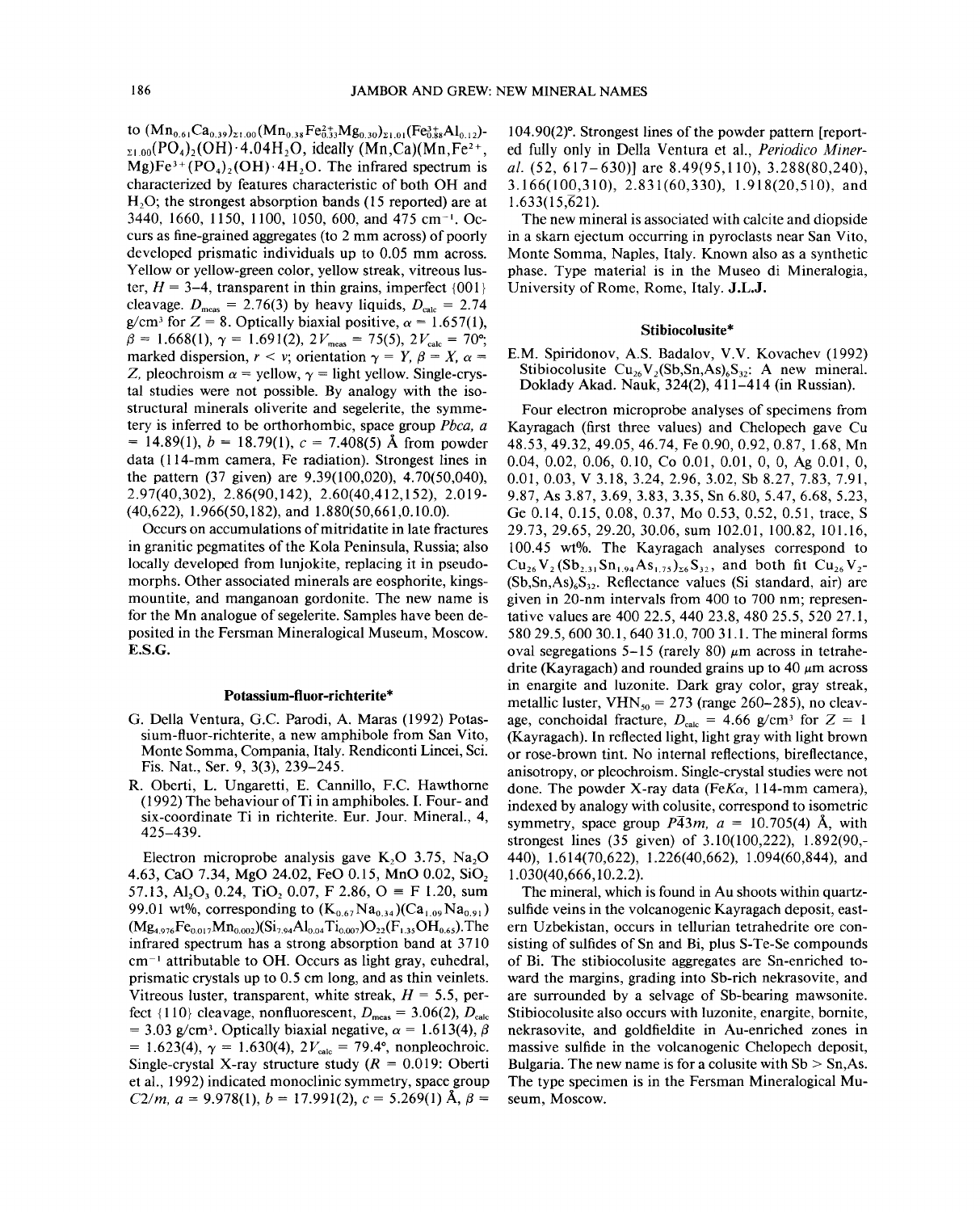Discussion. The space group for stibiocolusite is probably  $P\overline{4}3n$ , not  $P\overline{4}3m$  as presumed by the present authors, who cited Dangel and Wuensch (1970, *A mer. Mineral.,* 55, 1787-1791). Orlandi et al. (1981, *Can. Mineral., 19,* 423-427) determined that the space group of colusite is  $P\overline{4}3n$  and that the report of  $P\overline{4}3m$  is in error. The *hhl* (*l*  $= 2n + 1$ ) reflections (e.g., 333), which are needed to distinguish  $P\overline{4}3m$ , were not reported by the present authors. E.S.G.

## Tounkite\*

V.G. Ivanov, A.N. Sapozhnikov, L.F. Piskunova, A.A. Kashayev (1992) Tounkite  $(Na,Ca,K)_{8} (Al_{6}Si_{6}O_{24})$ - $(SO<sub>4</sub>), C1$  H<sub>2</sub>O: A new cancrinite-like mineral. Zapiski Vses. Mineral. Obshch., 121(2),92-95 (in Russian).

Electron microprobe analyses gave SiO,  $30.71$ , Al<sub>2</sub>O<sub>3</sub> 25.43, CaO 10.82, Na<sub>2</sub>O 10.25, K<sub>2</sub>O 6.46, SO<sub>3</sub> 13.28, Cl 2.90, H<sub>2</sub>O (by a microcoulometric method) 0.77,  $O \equiv Cl$ 0.66, sum 99.96 wt%, which for  $12(A1 + Si)$  corresponds to  $(Na_{3,93}Ca_{2,30}K_{1,64})_{27,87}(Al_{5,93}Si_{6,07}O_{24})(SO_4)_{1,97}Cl_{0,96}$ .  $1.02H<sub>2</sub>O$ . The H<sub>2</sub>O is inferred to be zeolitic from the dynamics of its release. Readily soluble in dilute HCI. Color is bottle green with a yellowish or bluish tint, the latter probably due to admixed lazurite. Vitreous luster, *H* = 5–5.5, medium {1010} cleavage,  $D_{\text{meas}} = 2.557(4)$  in thermogradient tube,  $D_{\text{calc}} = 2.60$  g/cm<sup>3</sup> for  $Z = 6$ . Optically uniaxial positive,  $\epsilon = 1.543$ ,  $\omega = 1.528$ . In thin section, colorless or pleochroic from yellow-green to colorless (absorption  $E > O$ ). Single-crystal studies gave hexagonal symmetry, space group  $P6<sub>2</sub>22$ , with  $a = 12.843(3)$ ,  $c = 32.239(8)$  Å from powder data (Cu radiation, diffractometer). Strongest lines in the pattern (52 given) are 4.842(40,106), 3.711(100,300), 3.314(80,216), 3.035(20,312), 2.988(16,224), 2.687- (25,00.12), 2.470(16,406), and 2.139(25,330).

The mineral occurs at the Malaya Bystraya and Tultuy lazurite deposits south of Lake Baikal, Russia. At the Malaya Bystraya deposit, tounkite is present in diopsidelazurite rocks and generally replaced lazurite; at the Tultuy deposit, tounkite forms columnar crystals up to 1 cm long in lazurite calciphyres in association with calcite, diopside, pyrite, and apatite. The new name is for the Tunka Valley, which is located near the two deposits. Samples have been deposited in the Fersman Mineralogical Museum, Moscow, and in the Mineralogical Museum of Saint Petersburg University.

Discussion. Conventional transliteration of the Cyrillic would have given tunkite rather than tounkite, and the name should be pronounced toonkite in English. The cancrinite-like minerals cited by the authors (davyne, liottite, afghanite, franzinite, giuseppettite, sacrofanite, and tounkite), differ mainly in their  $c$  parameter. The most important chemical differences among these minerals are the relative proportions of the anions  $SO<sub>4</sub>$ , OH, Cl, and  $CO<sub>3</sub>$  and the amounts of zeolitic H<sub>2</sub>O. The authors note that afghanite also occurs in lazurite deposits, but never with tounkite. E.S.G.

#### AI-rich intermetallic compounds

L.L Khamrabayeva, T.S. Timofeyeva, R.G. Yusupov (1990) Native aluminum and aluminum-based intermetallic compounds in explosion pipes of alkalic basaltic rocks. Doklady Akad. Nauk Uzbekistan SSR, 1990(3),47-49 (in Russian).

Average electron microprobe analyses of three different phases gave Al 97.73,56.42,57.41, Si 1.04, 7.43, 12.86, Cu  $0.89, 1.80, -$ , Ag  $2.66, 1.42, -$ , Mn  $-$ , 5.88, 0.92, Fe -, 22.94, 25.30, sum 102.32, 95.89, 96.49 wt%, corresponding to (metal  $\Sigma = 1$ )  $Al_{0.98}Si_{0.01}Cu_{0.004}Ag_{0.007}$ ,  $\text{Al}_{0.72}\text{Si}_{0.09}\text{Cu}_{0.01}\text{Ag}_{0.005}\text{Mn}_{0.04}\text{Fe}_{0.14}$ , and  $\text{Al}_{0.70}\text{Si}_{0.15}$  $Mn_{0.005}Fe<sub>0.15</sub>$ . The minerals form a 5  $\times$  1 cm segregation resembling an icicle. Color is gray, from oxidation, and the surface is covered by a duller film; metallic luster, soft, malleable, no cleavage, nonmagnetic; insoluble in acids but reacts with soda;  $H = 133$  kg/mm<sup>2</sup> for phase 1 and 377 kg/mm2 for phase 2. In reflected light, the three phases appear as follows: (1) light gray ( $\approx$ 70% reflectivity), (2) darker ( $\approx$ 30–32% reflectivity), and (3) darkest gray with a dim brownish tint ( $\approx$ 22-25% reflectivity). No bireflectance, isotropic. Occurs in altered olivine-Ieucite basalts in the Koshmansaya area, Kuramin Ridge, Uzbekistan. Associated minerals are spinel, corundum, almandine, and moissanite.

Discussion. No X-ray diffraction data are given to indicate whether the Fe-rich or Si-rich phases differ from native aluminum. E.S.G.

## Tetragonal  $Cu_{1\bullet}^{+}S$

I.F. Gablina (1992) A tetragonal polymorph of copper (1) sulfide in natural ores. Doklady Akad. Nauk, 323, 1170- 1173 (in Russian).

An electron microprobe analysis gave Cu 79.59, S 20.45, Fe 0.01, Ag 0.06, sum 100.11 wt%, corresponding to  $Cu<sub>1.965</sub>S$ . By analogy with synthetic material, the symmetry is inferred to be tetragonal, possibly space group  $P4,22$ . From the powder pattern *(FeKa* radiation, 57mm camera)  $a = 4.008$ ,  $c = 11.23$  Å; strongest lines (18) given, including seven that overlap with chalcocite lines) are 2.703(80), 2.292(60), 1.998(50, overlap with chalcocite), 1.965(100, overlap with chalcocite), 1.875(100, overlap with chalcocite), 1.399(60), and 1.324(40). The mineral was found in three specimens of chalcocite from bornite-chalcocite ore of the Mayak mine in the magmatic Cu-Ni Talnakh deposit, Noril'sk area, Russia. In reflected light the chalcocite appears homogeneous and is gray-white with a pale blue tint. The tetragonal modification was estimated from X-ray data to constitute 5- 15% of the specimen. The tetragonal modification was present after storage at room temperature for several years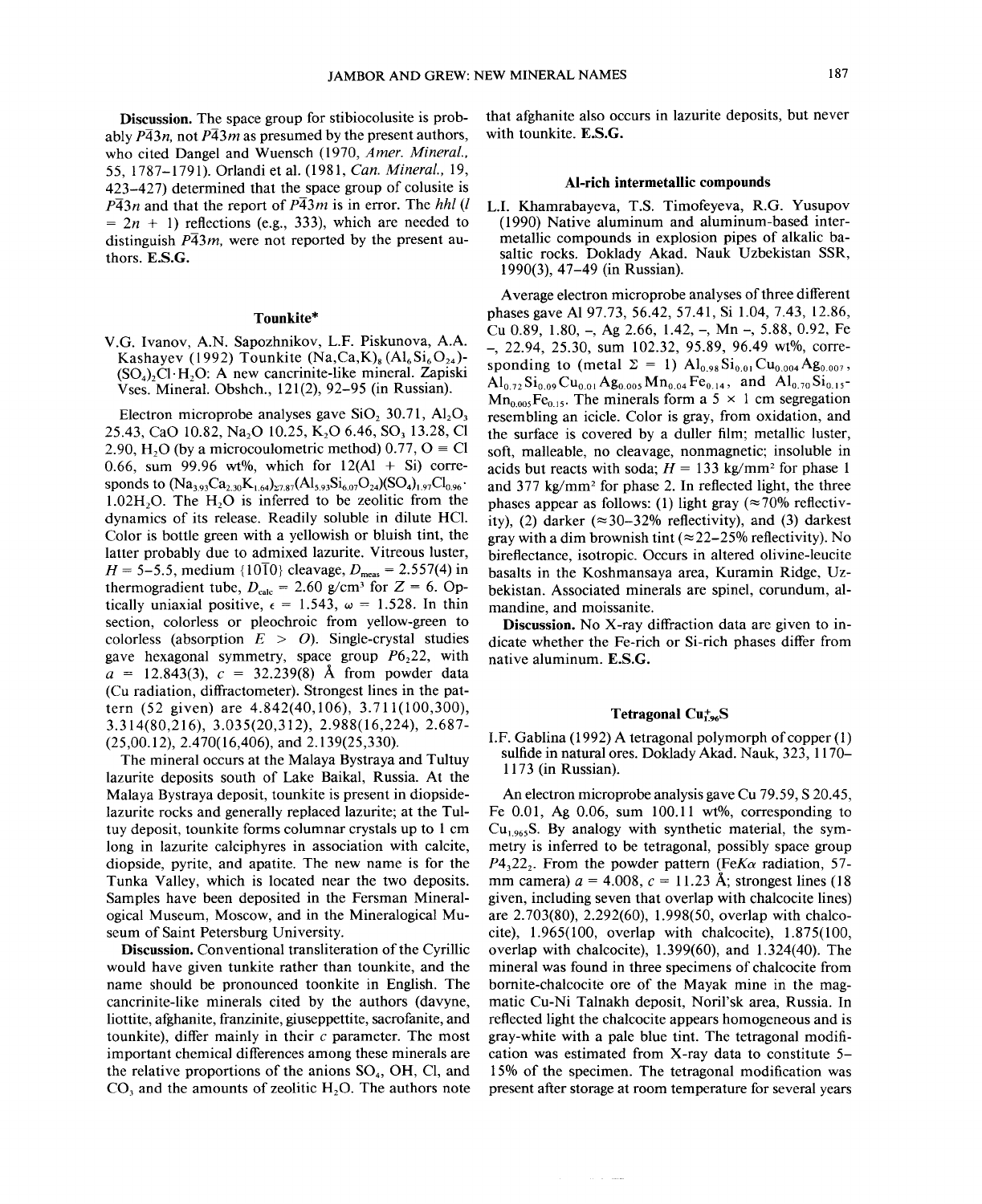but disappeared after  $>6$  yr of similar storage following the study. E.S.G.

# Hollandite-type mineral

- N.B. Bolotina, M.T. Dmitrieva, R.K. Rastsvetaeva (1992) Modulated structures of a new natural representative of the hollandite series. Soviet Phys. Crystallogr., 37(3), 311-315.
- M. T. Dmitrieva, R.K. Rastsvetaeva, N.B. Bolotina, M.I. Novgorodova (1992) Crystallochemistry of a natural Ba-(Ti, V ,Cr,Fe,Mg,Al)-hollandite. Doklady Akad. Nauk, 325(5), 1021-1025 (in Russian).

Electron microprobe analysis gave BaO  $21.8$ , TiO, 57.9, Fe<sub>2</sub>O<sub>3</sub> 2.0, Cr<sub>2</sub>O<sub>3</sub> 3.6, V<sub>2</sub>O<sub>3</sub> 12.5, Al<sub>2</sub>O<sub>3</sub> 0.6, MgO 0.6, K<sub>2</sub>O 0.30 wt%, corresponding to  $(Ba_{1,14}K_{0.05})_{\tau_{1,19}}$ .  $(Ti_{5.81}V_{1.34}Cr_{0.36}Fe_{0.20}Mg_{0.16}Al_{0.09})_{z7.98}$   $\cdot (O,OH)_{16}$ . Singlecrystal X-ray structure study  $(R = 0.0428)$  indicated tetragonal symmetry, four-dimensional space group *P(I4:* 1),  $a = 10.071(4)$ ,  $c = 14.810(3)$  Å,  $Z = 5$ . Strongest lines of the powder pattern (eight lines given, to  $d = 1.681$ ) are 3.55(80,220), 3.21(100,310), 2.48(100,211), 2.257- (70,240), 2.220(90,301), and 1.877(70,411). Occurs in equant or elongate grains to 0.8 mm in the Tuvish diatreme, southern Tien Shan.

Discussion. Differs from mannardite  $(Ba \cdot H, O)$ - $(Ti_6V_2)O_{16}$ , ankangite Ba(Ti,V)<sub>8</sub>O<sub>16</sub>, and other hollanditetype minerals, most notably in the size of the unit cell. J.L.J.

# Fe<sub>s</sub>Si<sub>2</sub>, ferdisilicite

Xiongjian Hu (1991) A preliminary study on ferrosilicium from the Proterozoic, southwestern Zhejiang Province. Acta Mineral. Sinica, 11(3),285-289 (in Chinese, English abs.).

Heavy mineral concentrates prepared from various Proterozoic metamorphic rocks in Longquan, southwestern Zhejian Province, China, gave up to  $11.5$  g/t Fe silicides, mainly ferdisilicite  $(Fesi<sub>2</sub>)$  with minor xifengite  $(FeSi<sub>3</sub>)$  and ferrosilicium (a mixture). The grains typically have an irregular to a diamond shape and are  $0.1-0.4$ mm in diameter. Color is steel gray, streak black, metallic luster, opaque, nonmagnetic, no cleavage, conchoidal fracture; in reflected light, grayish white, high reflectance, distinct anisotropism. In addition to Fe and Si, electron microprobe analyses showed the presence of various amounts (up to  $1.45$  wt%) of Mn, Al, Ti, Ce, and Eu. One grain gave a composition of Fe 79.68, Si 16.83, Mn 1.03, Al 1.29, Ce 1.19, sum 100.02 wt%, corresponding to  $Fe_{4.77}Mn_{0.07}Al_{0.17}Si_2$ , ideally  $Fe_5Si_2$ .

Four microprobe analyses of the phase referred to as ferdisilicite gave Si 50.83, 49.49, 51.11, 49.07, Fe 47.48, 47.82,48.49,49.42, Mn 0.33, 0.69, -,0.61, Al 1.35, 2.91,  $-$ ,  $-$ ,  $Ce -$ ,  $-$ ,  $-$ , 0.53, Eu  $-$ ,  $-$ ,  $-$ , 0.36, sum 99.99, 100.01, 100.00, 99.99 wt%, corresponding to  $Fe_{0.94}Mn_{0.01}Al_{0.06}Si_2$ ,

 $Fe_{0.97}Mn_{0.01}Al_{0.12}Si_2$ ,  $Fe_{0.95}Si_2$ , and  $Fe_{1.01}Mn_{0.01}Si_2$ . The origin of the silicides is attributed to meteorite-impact events in Archean time.

Discussion. The analyses for ferdisilicite are in good agreement with the ideal formula  $Fesi<sub>2</sub>$ , and the distinct anisotropism reported above is in accord with the tetragonal [not cubic, as in the *Glossary of Mineral Species* (Fleischer and Mandarino, 1991)] symmetry assigned in the original description. Thus the phase abstracted in *Am. Mineral.* (77, p. 212, 1992), which approximates FeSi, in composition and has X-ray powder data in reasonable agreement with those of synthetic tetragonal FeSi, (PDF) 35-822), seems to be ferdisilicite. Insufficient data are available to conclude whether the phase of composition FeSi<sub>226-239</sub>, referred to as leboite and abstracted in *Am*. *Mineral.* (76, 301–302, 1991), is the same as ferdisilicite. J.L.J.

## Ca-Ce fluorocarbonates

Xiuling Wu, Guangming Yang, Zhaolu Pan, Xianhua Wang (1991) Lattice image study of new regular mixedlayer minerals in the calcium-cerium fluorocarbonate mineral series. Acta Mineral. Sinica, 11(3), 193-199 (in Chinese, English abs.).

Electron diffraction and lattice image techniques applied to fluorocarbonate minerals revealed the presence of a mixed-layer phase of the type  $B_3S_2$  ( $B =$  bastnasite,  $S =$  synchysite) and nine regular mixed-layer polytypes of the type of  $B_mS_n$  ( $m \ge n$ ). The phases are characterized in terms of cell dimensions, stacking, and the ratio  $CaCO<sub>3</sub>$ :  $CeCO<sub>3</sub>F.$  No chemical data are given. **J.L.J.** 

# Y-Ca carbonate

I.Ya. Nekrasov, AI. Gorshkov, O.A Doynikova, R.A Nekrasova, AV. Sivtsov, Ye.V. Vlasova (1992) A new hydrous yttrium-calcium carbonate from the Tommot deposit in northeastern Yakutia. Doklady Akad. Nauk, 326, 883-886 (in Russian).

Four electron microprobe analyses gave Ca 14.08, 14.01, 14.04, 13.01, Y 18.86, 18.58, 19.36, 18.83, Ce 0.13, 0.17, 0.12, -, Nd 0.60, 0.65, 0.61, 0.68, Sm 0.87, 0.76,0.75,0.89, Gd 2.30, 2.27, 2.23, 2.57, Dy 4.43, 4.28, 4.44,5.58, Er 3.29,3.27,3.37,3.42, Tm 0.21, 0.22, 0.27, 0.33, Yb 1.80, 1.70, 1.96, 2.13, Lu 0.01, 0.03, 0.06, -, Fe 0.13, 0.09, 0.04, -, P 0.24, 0.26, 0.26, 0.22, 0 13.11, 13.26,13.45, 12.87, sum 60.24,59.52,60.96,60.53 wt%. The presence of  $CO<sub>2</sub>$ , OH, and H<sub>2</sub>O was established from the infrared spectrum, which contains absorption features at 450, 600, 720, 775, 890, 1050, 1100, 1430, 1520, 1670,  $\approx$ 3400 (broad), and 3505 cm<sup>-1</sup>. On the basis of the microprobe data and infrared spectrum, the formula  $Ca_4(Y_{0.8}REE_{0.2})$ <sub>3</sub>(CO<sub>3</sub>)<sub>8</sub>(OH)·2H<sub>2</sub>O is proposed. The mineral forms white spherulites up to 2 mm across, and reniform encrustations consisting of oolites  $100-500 \mu m$